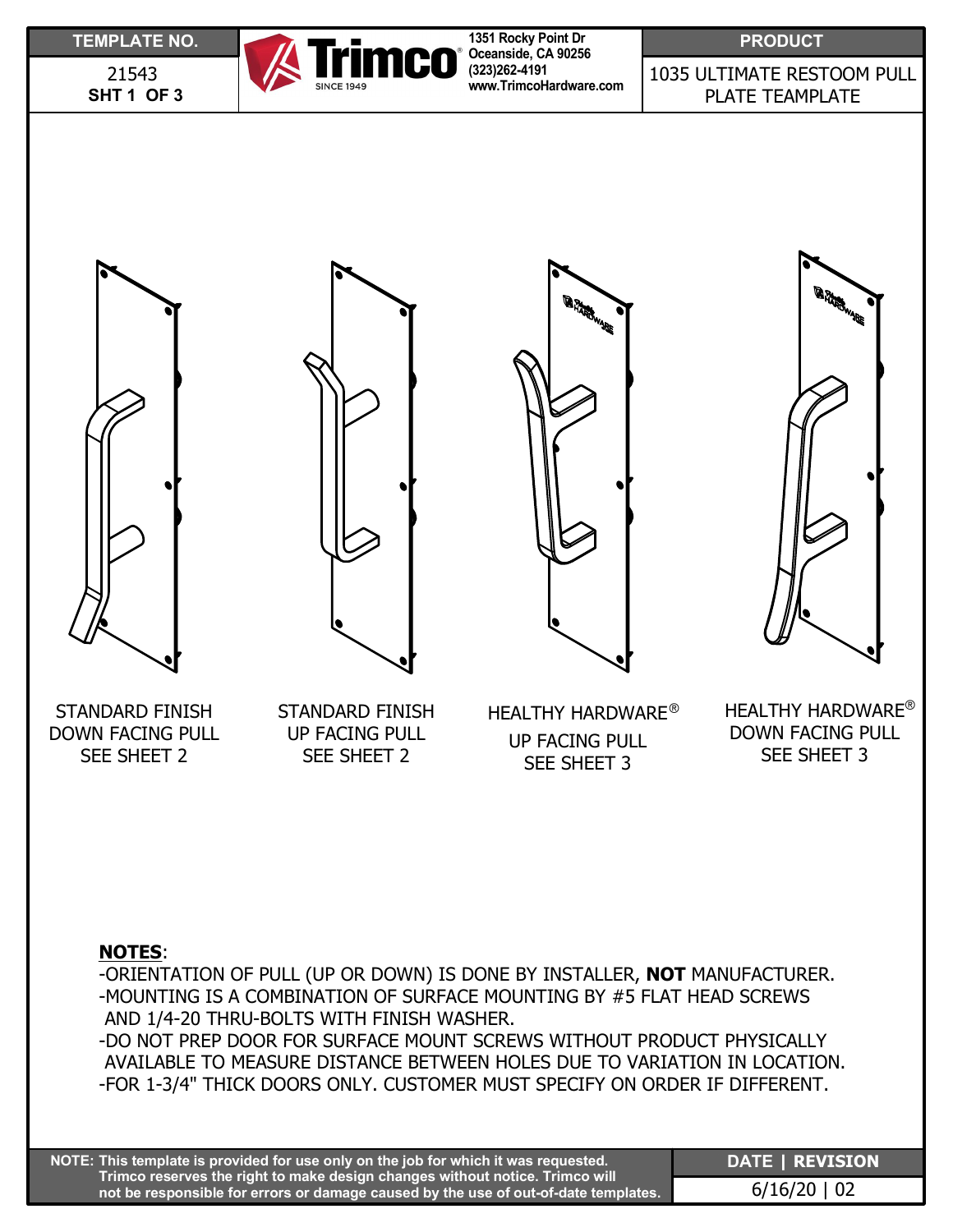

| TARI F             |                    |                     |  |
|--------------------|--------------------|---------------------|--|
| <b>PART NUMBER</b> | <b>PLATE WIDTH</b> | <b>PLATE HEIGHT</b> |  |
| 1035-1.XXX         | ייפ                | 17"                 |  |
| 1035-2.XXX         | $3 - 1/2"$         | 15"                 |  |
| 1035-3.XXX         | ⊿"                 | 16"                 |  |

3.00 PROJECTION

\*XXX = FINISH CODE. STANDARD FINISHES ARE AVAILABLE FOR STAINLES STEEL, BRONZE, AND BRASS.

| $\overline{f}$ NOTE: This template is provided for use only on the job for which it was requested. $f$                                                              | <b>DATE   REVISION</b> |
|---------------------------------------------------------------------------------------------------------------------------------------------------------------------|------------------------|
| Trimco reserves the right to make design changes without notice. Trimco will<br>not be responsible for errors or damage caused by the use of out-of-date templates. | $6/16/20$   02         |